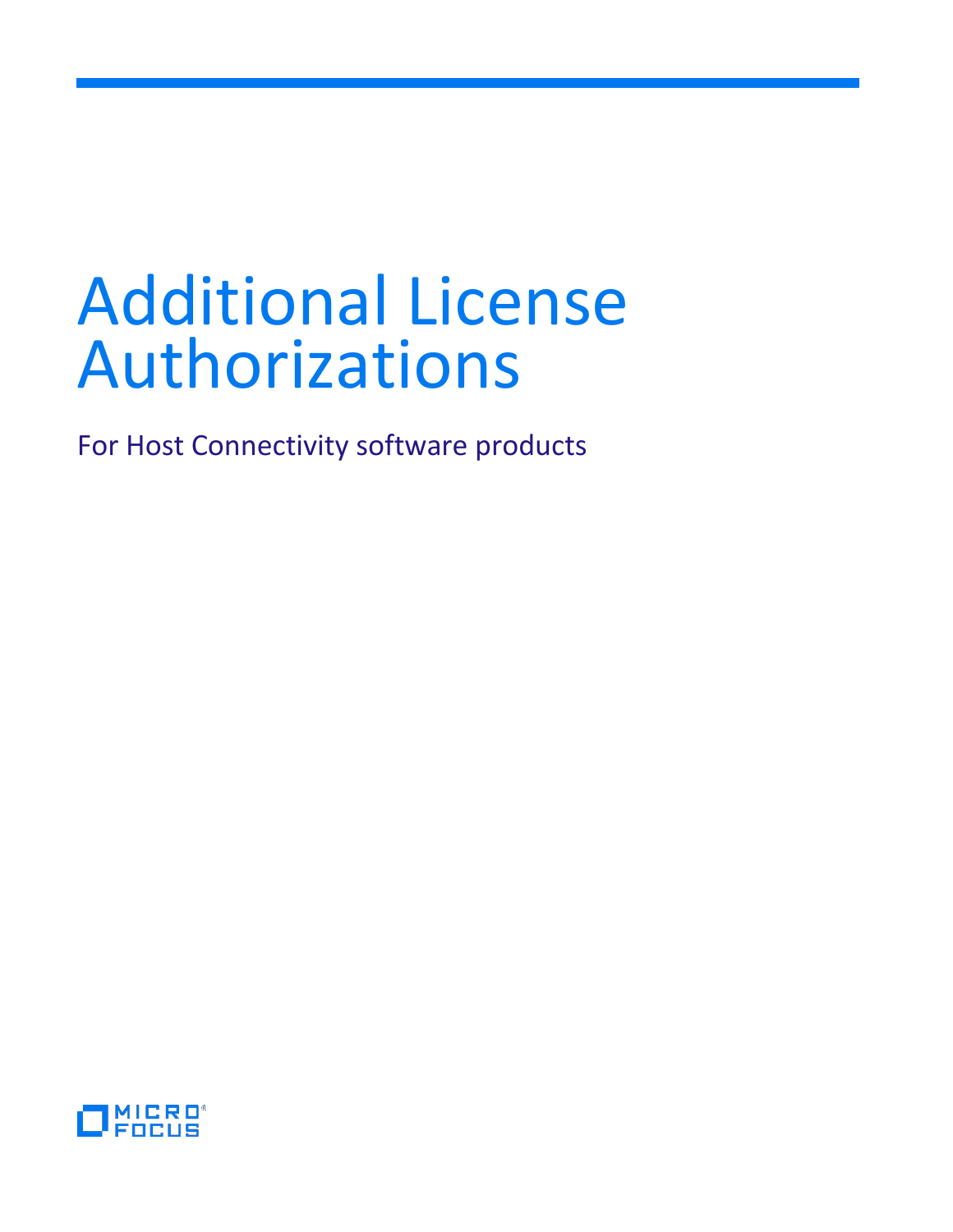# **Products and suites covered**

This Additional License Authorizations document ("ALA") set forth the applicable License Options and additional specific software license terms that govern the authorized use of the software products specified below, and are part of the applicable agreement (i.e., Micro Focus End User License Agreement; and/or any separate agreement that grants Licensee a license to such products (e.g., Customer Portfolio Terms or other Master Agreement); and/or Quotation) (the "Applicable Agreement"). Capitalized terms used but not defined herein shall have the meanings set forth in the Applicable Agreement.

| <b>Products</b>                                                                        | E-LTU or<br>E-Media available* | <b>Non-production software</b><br>class ** | <b>Term License Non-production</b><br>software class (if available) |
|----------------------------------------------------------------------------------------|--------------------------------|--------------------------------------------|---------------------------------------------------------------------|
| Databridge A Series DMSII Client                                                       | Yes                            | Class <sub>2</sub>                         | Class 2                                                             |
| Databridge Automated Cluster Support for<br>Windows                                    | Yes                            | Class 2                                    | Class 2                                                             |
| Databridge Client                                                                      | Yes                            | Class 2                                    | Class 2                                                             |
| Databridge Client for Kafka                                                            | Yes                            | Class 2                                    | Class 2                                                             |
| Databridge Console Add-on License                                                      | Yes                            | Class 2                                    | Class 2                                                             |
| Databridge Enterprise Server                                                           | Yes                            | Class 2                                    | Class 2                                                             |
| Databridge Enterprise Server with Audit Mirror                                         | Yes                            | Class 2                                    | Class 2                                                             |
| Databridge Enterprise Server with High Speed<br>File Transfer (HSFT)                   | Yes                            | Class 2                                    | Class 2                                                             |
| Databridge Flat File Client                                                            | Yes                            | Class 2                                    | Class 2                                                             |
| Databridge Host                                                                        | Yes                            | Class 2                                    | Class 2                                                             |
| Databridge Twin                                                                        | Yes                            | Class 2                                    | Class 2                                                             |
| EnterpriseLink (all variants)                                                          | Yes                            | Class 2                                    | Class 2                                                             |
| Extra! 6530 Client Option                                                              | Yes                            | Class 2                                    | Class 2                                                             |
| Extra! X-treme                                                                         | Yes                            | Class 2                                    | Class 2                                                             |
| Host Access Analyzer                                                                   | Yes                            | Class 2                                    | Class 2                                                             |
| Host Access for the Cloud                                                              | Yes                            | Class 2                                    | Class 2                                                             |
| Host Access for the Cloud Airlines Edition                                             | Yes                            | Class 2                                    | Class 2                                                             |
| Host Access for the Cloud Unisys Edition                                               | Yes                            | Class 2                                    | Class 2                                                             |
| Host Access Management and Security Server<br>(MSS)                                    | Yes                            | Class 2                                    | Class <sub>2</sub>                                                  |
| Host Access Management and Security Server<br>- Access License                         | Yes                            | Class 2                                    | Class 2                                                             |
| Host Access Management and Security Server<br>- Advanced Authentication Add-on         | Yes                            | Class 2                                    | Class 2                                                             |
| Host Access Management and Security Server<br>- Automated Sign-on for Mainframe Add-on | Yes                            | Class 2                                    | Class 2                                                             |
| Host Access Management and Security Server<br>- PKI Automated Sign-on Add-on           | Yes                            | Class 2                                    | Class 2                                                             |
| Host Access Management and Security Server<br>- Security Proxy Add-on                  | Yes                            | Class 2                                    | Class 2                                                             |
| Host Access Management and Security Server<br>- Terminal ID Management Add-on          | Yes                            | Class 2                                    | Class 2                                                             |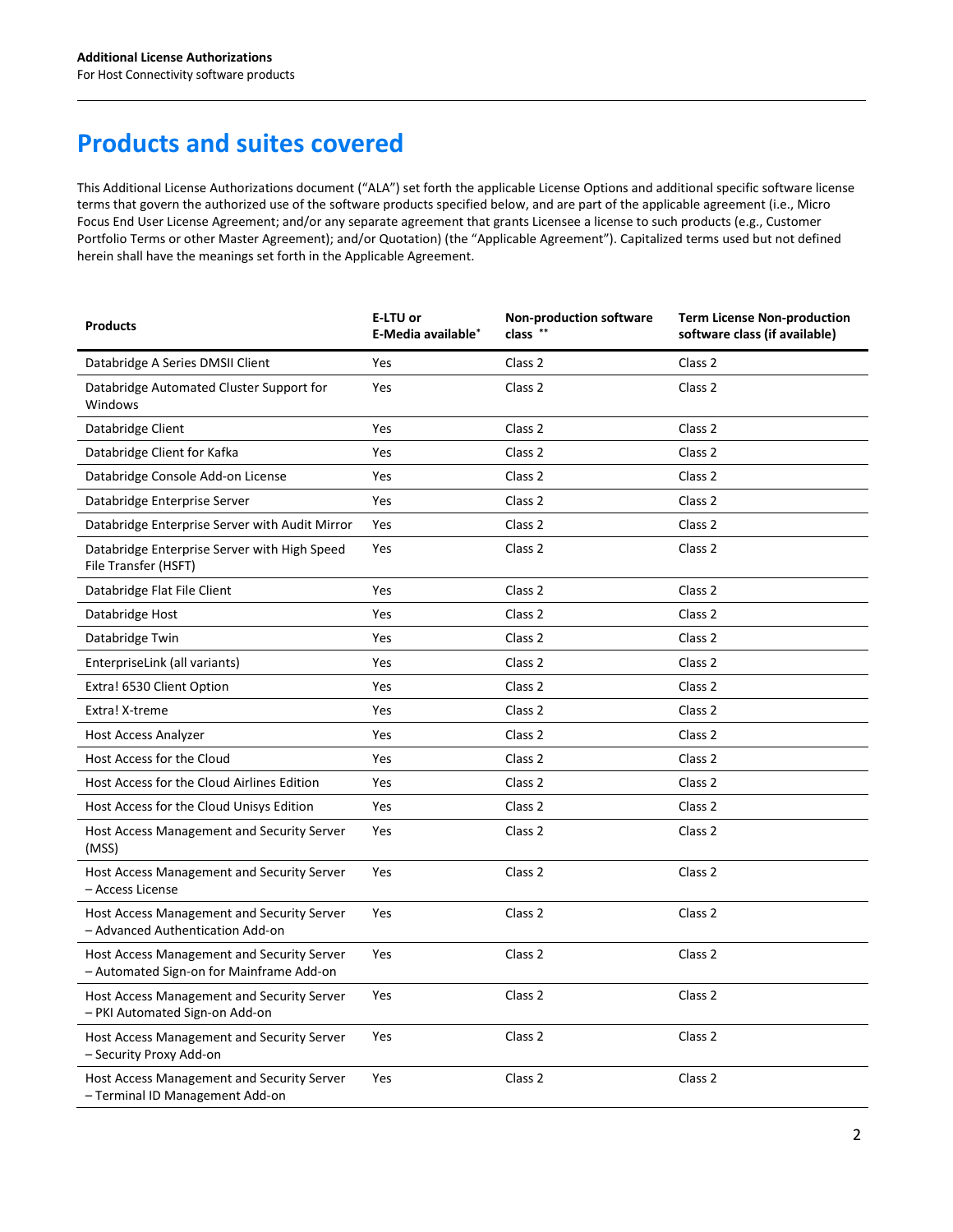$\overline{a}$ 

| <b>Products</b>                                                         | E-LTU or<br>E-Media available <sup>*</sup> | <b>Non-production software</b><br>class ** | <b>Term License Non-production</b><br>software class (if available) |
|-------------------------------------------------------------------------|--------------------------------------------|--------------------------------------------|---------------------------------------------------------------------|
| <b>InfoConnect Airlines Gateway</b>                                     | Yes                                        | Class 2                                    | Class 2                                                             |
| InfoConnect Desktop Pro for Airlines                                    | Yes                                        | Class 2                                    | Class <sub>2</sub>                                                  |
| InfoConnect Desktop Pro for Airlines PTR<br>Premium Add-On              | Yes                                        | Class 2                                    | Class <sub>2</sub>                                                  |
| InfoConnect Desktop Pro for Unisys                                      | Yes                                        | Class 2                                    | Class 2                                                             |
| InfoConnect Desktop Pro for Unisys with X                               | Yes                                        | Class 2                                    | Class 2                                                             |
| InfoConnect Enterprise Edition for Airlines PTR<br>Premium              | Yes                                        | Class 2                                    | Class 2                                                             |
| InfoConnect Enterprise Edition for Airlines,<br>IBM, and Open Systems   | Yes                                        | Class 2                                    | Class <sub>2</sub>                                                  |
| InfoConnect Enterprise Edition for Unisys, IBM,<br>and Open Systems     | Yes                                        | Class 2                                    | Class 2                                                             |
| OnWeb (all variants)                                                    | Yes                                        | Class 2                                    | Class <sub>2</sub>                                                  |
| RDE Visual Studio Add-in Developer                                      | Yes                                        | Class 2                                    | Class 2                                                             |
| <b>Reflection Desktop</b>                                               | Yes                                        | Class 2                                    | Class 2                                                             |
| Reflection Desktop for IBM                                              | Yes                                        | Class 2                                    | Class 2                                                             |
| Reflection Desktop for NonStop Add-On                                   | Yes                                        | Class 2                                    | Class 2                                                             |
| Reflection Desktop for UNIX and OpenVMS                                 | Yes                                        | Class 2                                    | Class 2                                                             |
| Reflection Desktop for X                                                | Yes                                        | Class 2                                    | Class 2                                                             |
| Reflection Desktop Limited to RHP/NSVT                                  | Yes                                        | Class 2                                    | Class 2                                                             |
| Reflection Desktop Pro                                                  | Yes                                        | Class 2                                    | Class 2                                                             |
| Reflection Desktop with Extra! as Authorized<br>Alternative             | Yes                                        | Class 2                                    | Class 2                                                             |
| <b>Reflection for HP</b>                                                | Yes                                        | Class 2                                    | Class 2                                                             |
| <b>Reflection for IBM</b>                                               | Yes                                        | Class 2                                    | Class 2                                                             |
| Reflection for Secure IT Client for UNIX                                | Yes                                        | Class 2                                    | Class 2                                                             |
| Reflection for Secure IT Client for Windows                             | Yes                                        | Class 2                                    | Class <sub>2</sub>                                                  |
| Reflection for Secure IT Gateway                                        | Yes                                        | Class 2                                    | Class 2                                                             |
| Reflection for Secure IT Server for UNIX                                | Yes                                        | Class 2                                    | Class 2                                                             |
| Reflection for the Multi-Host Enterprise<br><b>Professional Edition</b> | Yes                                        | Class 2                                    | Class 2                                                             |
| Reflection for the Multi-Host Enterprise<br><b>Standard Edition</b>     | Yes                                        | Class 2                                    | Class <sub>2</sub>                                                  |
| Reflection for the Web Airlines Edition with<br>Printing                | Yes                                        | Class 2                                    | Class 2                                                             |
| Reflection for the Web Enterprise Edition                               | Yes                                        | Class 2                                    | Class 2                                                             |
| Reflection for the Web Unisys Editon                                    | Yes                                        | Class 2                                    | Class 2                                                             |
| Reflection for UNIX and OpenVMS                                         | Yes                                        | Class 2                                    | Class 2                                                             |
| Rumba (all variants)                                                    | Yes                                        | Class 2                                    | Class 2                                                             |
| Rumba+ (all variants)                                                   | Yes                                        | Class 2                                    | Class 2                                                             |
| Verastream Bridge Integrator                                            | Yes                                        | Class 2                                    | Class 2                                                             |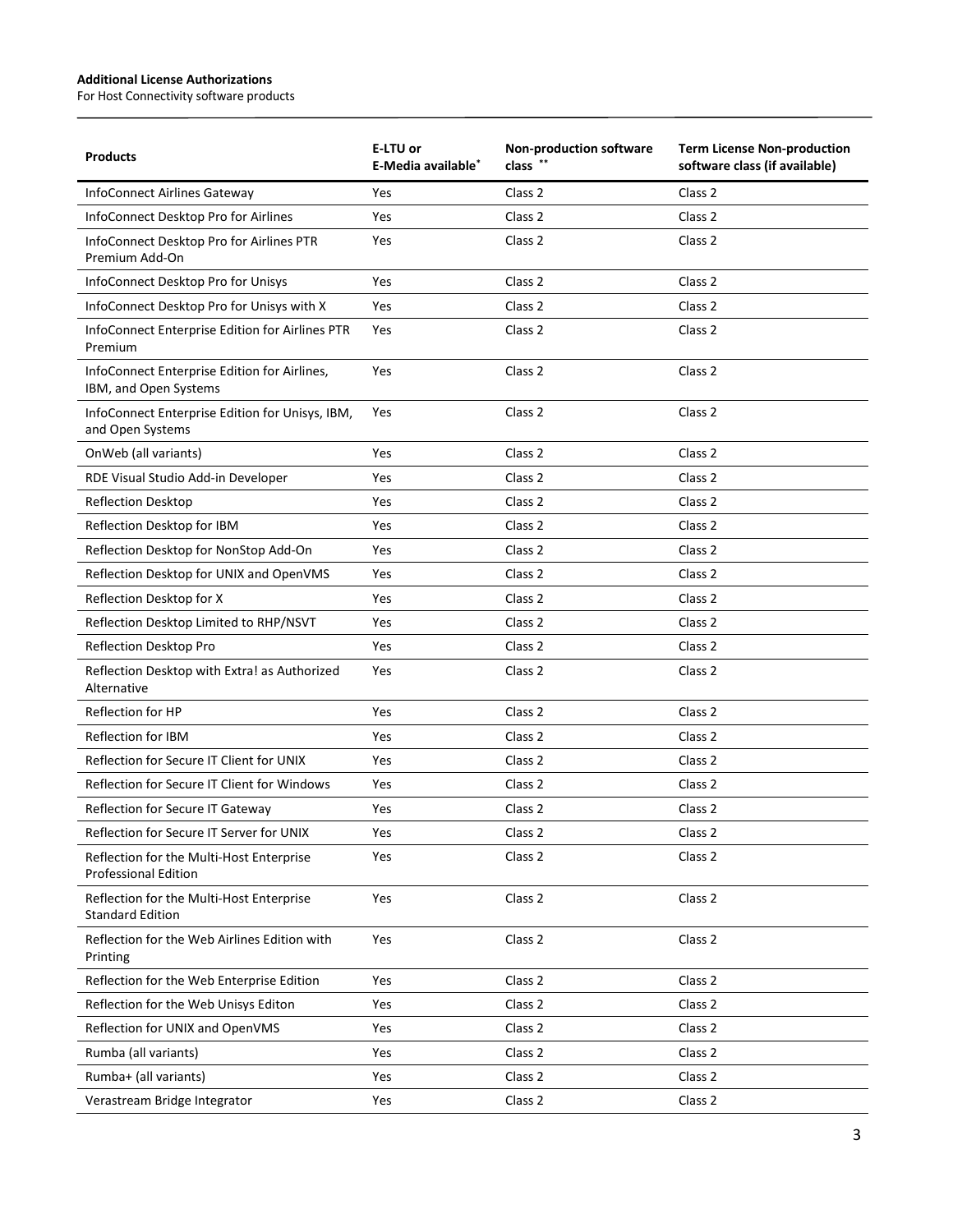For Host Connectivity software products

| <b>Products</b>                                                      | E-LTU or<br>E-Media available* | <b>Non-production software</b><br>class ** | <b>Term License Non-production</b><br>software class (if available) |
|----------------------------------------------------------------------|--------------------------------|--------------------------------------------|---------------------------------------------------------------------|
| Verastream Host Integrator Development Kit                           | Yes                            | Class 2                                    | Class <sub>2</sub>                                                  |
| Verastream Host Integrator Server Kit                                | Yes                            | Class 2                                    | Class 2                                                             |
| Verastream Software Development Kit (SDK)<br>for Unisys and Airlines | Yes                            | Class <sub>2</sub>                         | Class <sub>2</sub>                                                  |
| Verastream UTS Listener                                              | Yes                            | Class 2                                    | Class 2                                                             |
| ViewNow (all variants)                                               | Yes                            | Class <sub>2</sub>                         | Class 2                                                             |

| <b>Suites</b>                      | E-LTU or<br>E-Media<br>available* | Non-production<br>software class ** | <b>Term License</b><br>Non-production<br>software class (if<br>available) |
|------------------------------------|-----------------------------------|-------------------------------------|---------------------------------------------------------------------------|
| Developer Kit                      | Yes                               | Class 2                             | Class 2                                                                   |
| <b>Host Access for RPA</b>         | Yes                               | Class <sub>2</sub>                  | Class <sub>2</sub>                                                        |
| <b>Reflection Enterprise Suite</b> | Yes                               | Class <sub>2</sub>                  | Class <sub>2</sub>                                                        |
| Rumba Bundle                       | Yes                               | Class <sub>2</sub>                  | Class <sub>2</sub>                                                        |
| Rumba Enterprise Edition           | Yes                               | Class <sub>2</sub>                  | Class <sub>2</sub>                                                        |
| Rumba+ Ultimate                    | Yes                               | Class <sub>2</sub>                  | Class <sub>2</sub>                                                        |

\* Any product sold as E-LTU or E-Media shall be delivered electronically regardless of any contrary designation in a purchase order. \*\* Additional licenses solely for non-production use, may be available as specified in the Non-Production Licensing Guide found at **[software.microfocus.com/legal/software-licensing](http://software.microfocus.com/legal/software-licensing)** depending on the non-production software class specified above. Any such nonproduction licenses will be subject to the Non-Production Licensing Guide and the applicable License Option terms and conditions set forth in this ALA.

# **Definitions**

| Term                      | <b>Definition</b>                                                                                                                                                                                                                                                                                                                                                                                                                       |
|---------------------------|-----------------------------------------------------------------------------------------------------------------------------------------------------------------------------------------------------------------------------------------------------------------------------------------------------------------------------------------------------------------------------------------------------------------------------------------|
| Add-On Software           | Means software that installs on top of Prerequisite Product.                                                                                                                                                                                                                                                                                                                                                                            |
| <b>Associated Product</b> | Means a Micro Focus product that is used in conjunction with another Micro Focus product.                                                                                                                                                                                                                                                                                                                                               |
| Bot                       | Means a robotic software entity that performs work.                                                                                                                                                                                                                                                                                                                                                                                     |
| <b>Concurrent Users</b>   | Means individual(s) who, at the same point in time, are actively using any Device or other software<br>program that may access the Licensed Software either directly, or indirectly through any other software<br>program, regardless of how such access occurs or if such user uses any hardware or software that<br>reduces the apparent number of users who are using the Licensed Software, such as by using a terminal<br>service. |
| Container                 | Means the running software instance that emulates an active OS Instance or wraps an application under<br>control of a technology including but not limited to Docker.                                                                                                                                                                                                                                                                   |
| Device                    | Means, without limitation, a laptop, tablet, desktop, workstation, portable storage device, as a streamed<br>application, or a Virtual Machine. In general, and by way of example only, a Device includes any current<br>or future technology which combines an operating system and interactive facilities (such as keyboard<br>and screen) to support human end user operation of the Licensed Software.                              |
| Distributed Application   | Means software with various components that can be installed and run on multiple computers (clients<br>and servers) within a network to solve specific computing problems.                                                                                                                                                                                                                                                              |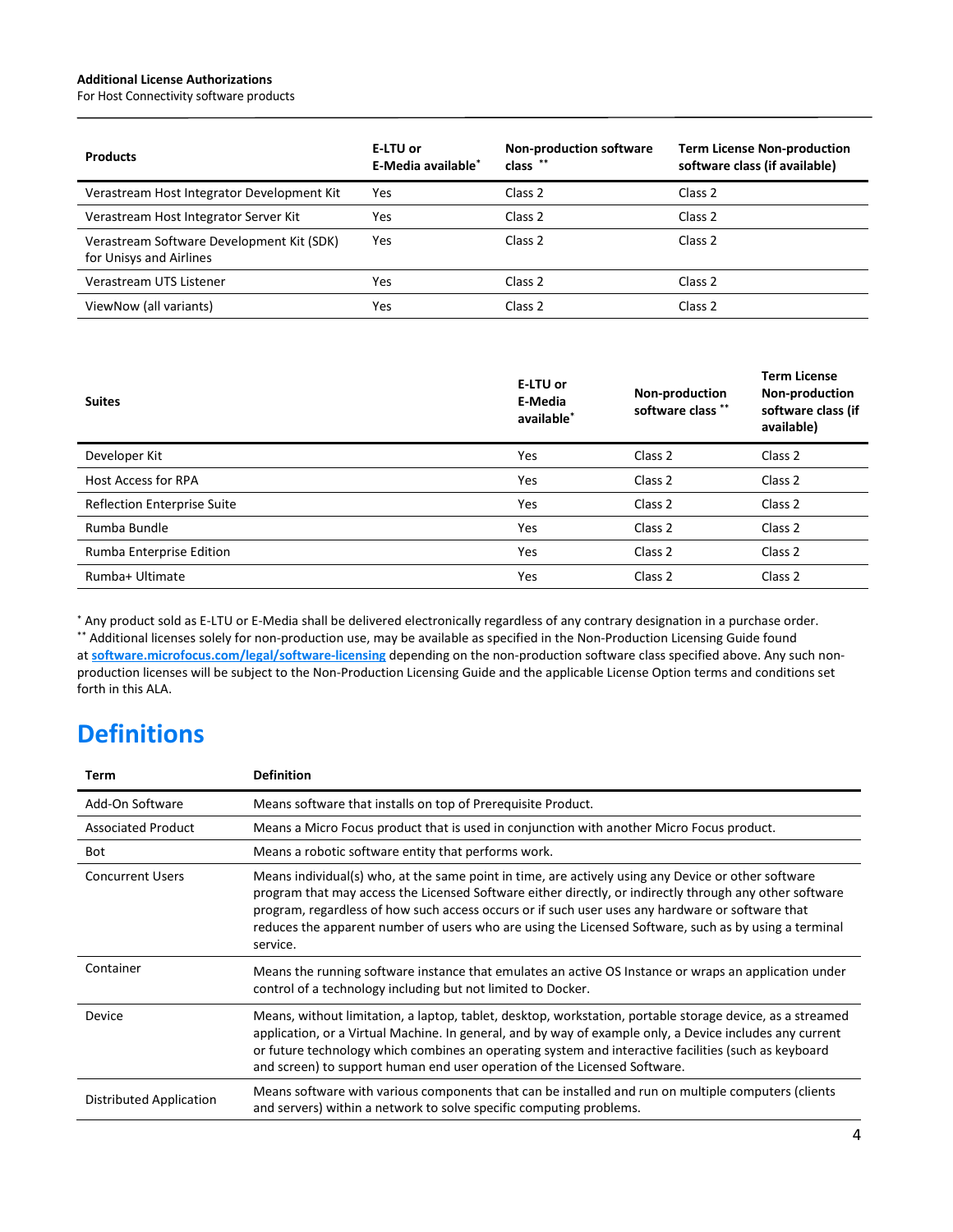$\overline{a}$ 

| Term                                               | <b>Definition</b>                                                                                                                                                                                                                                                                                                                                                                                                                                              |
|----------------------------------------------------|----------------------------------------------------------------------------------------------------------------------------------------------------------------------------------------------------------------------------------------------------------------------------------------------------------------------------------------------------------------------------------------------------------------------------------------------------------------|
| Domain Control<br>Components                       | Means the software components that are intended to support operation of the Reflection X Advantage<br>("RXA") software as a Distributed Application.                                                                                                                                                                                                                                                                                                           |
| E-LTU and E-Media                                  | Means products which are electronically delivered only, and as such any reference to FOB Destination or<br>delivery methods that are stated on your purchase order other than electronic shall be null and void with<br>respect to these E-LTU or E-Media products.                                                                                                                                                                                            |
| <b>Host Connection</b>                             | Means a single network connection between a Device or Server and a host system.                                                                                                                                                                                                                                                                                                                                                                                |
| Middleware                                         | Means software that runs on a Server that provides Unattended Services to other applications.                                                                                                                                                                                                                                                                                                                                                                  |
| <b>MSS Metering Component</b>                      | Means the capability in Host Access Management and Security Server that allows the administrator to<br>monitor usage.                                                                                                                                                                                                                                                                                                                                          |
| Named User                                         | Means a specific human individual able to access or use the Licensed Software regardless of whether<br>they actually access or use the Licensed Software.                                                                                                                                                                                                                                                                                                      |
| <b>Network Device</b>                              | Means a subset of Devices that are responsible for network capabilities, representing addressable entity,<br>physical, virtual or cloud, including but not limited to router, switch, bridge, hub, and other<br>infrastructure.                                                                                                                                                                                                                                |
| <b>PKI Manager</b>                                 | Means the Reflection PKI Services Manager software.                                                                                                                                                                                                                                                                                                                                                                                                            |
| Prerequisite Product                               | Means a product for which licenses must be acquired separately from the add-on product that requires<br>it. By way of example, Reflection Desktop is a prerequisite product for the Reflection Desktop for<br>NonStop Add-On.                                                                                                                                                                                                                                  |
| <b>Primary User</b>                                | Means the person that uses a Device more than any other User of that same Device.                                                                                                                                                                                                                                                                                                                                                                              |
| <b>Print Server</b>                                | Means a device with the Licensed Software installed that is running multiple host printer emulation<br>sessions that service multiple terminal emulation sessions not concurrently running on that same device<br>running the printer sessions. Users on client devices use these terminal sessions to route print jobs<br>through the printer sessions on the server for the purpose of printing host print jobs to a locally attached<br>or network printer. |
| <b>Robotic Process</b><br><b>Automation or RPA</b> | Means operation by a Bot or robotic process automation software program, application, or user.                                                                                                                                                                                                                                                                                                                                                                 |
| RPA Program                                        | A development tool and associated run-time software that uses automation to orchestrate the exchange<br>of data between applications to complete a business process.                                                                                                                                                                                                                                                                                           |
| <b>RXA Domain Control</b><br>Components            | Means RXA Administrative Console, Reflection X Service, RXA Client Connector that are used in<br>domain/distributed mode.                                                                                                                                                                                                                                                                                                                                      |
| Server                                             | Means a single logical partition, Virtual Machine, or instance of a server operating system.                                                                                                                                                                                                                                                                                                                                                                   |
| <b>Storage Device</b>                              | Means a subset of Devices that are responsible for shared storage capabilities, representing addressable<br>entity, physical, virtual, or cloud, including but not limited to storage arrays, network accessible storage<br>(NAS) and other infrastructure.                                                                                                                                                                                                    |
| Suite                                              | Means a product suite comprised of two or more component products.                                                                                                                                                                                                                                                                                                                                                                                             |
| <b>Unattended Services</b>                         | Means providing automated, unattended communications and/or services (without a human end-user),<br>to other applications or Devices, so that the Licensed Software is operated by another program on or off<br>of the Device to provide services or data to other applications or Devices.                                                                                                                                                                    |
| User                                               | Means the human/person that uses the software.                                                                                                                                                                                                                                                                                                                                                                                                                 |
| Virtual Machine                                    | Means a computer that does not physically exist but is simulated by another computer.                                                                                                                                                                                                                                                                                                                                                                          |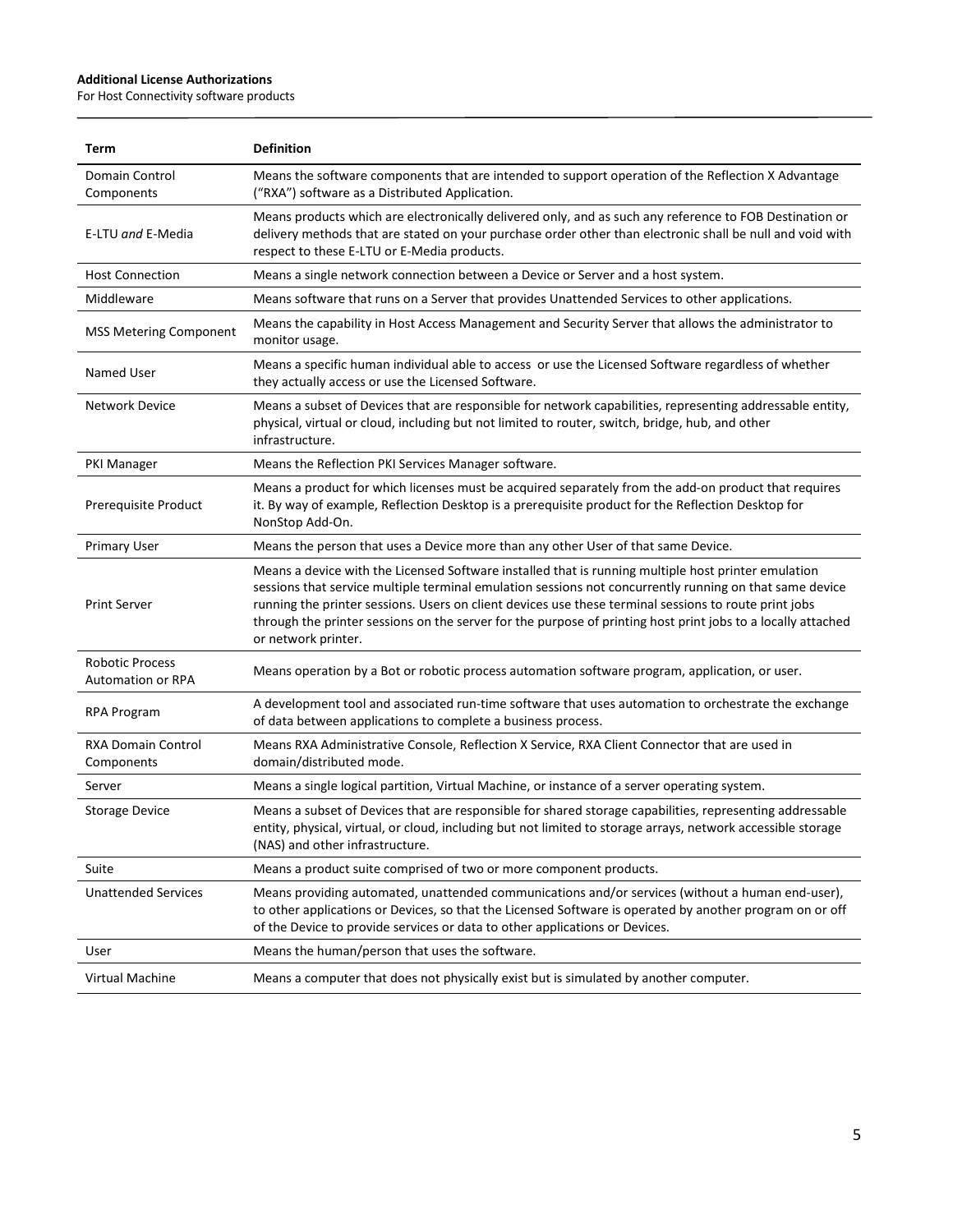# **License Options**

The following License Options are the types of licenses available for a given software product as further specified in this ALA. The applicable License Option for a license shall be as set forth in the Applicable Agreement or Product Order. Those products with only one License Option available shall be governed by such License Option whether or not stated in the Applicable Agreement or Product Order unless otherwise agreed in writing between Licensee and Licensor.

#### **Concurrent User License**

Licensed Software provided under this License Option gives Licensee the right to install or access the Licensed Software on multiple host Devices or Servers, or one or more Containers on such host Devices or Servers, for use solely by the maximum number of Concurrent Users expressly authorized by Licensor in the Product Order for such license for whom Licensee has paid the applicable license fee. Licensee must employ a method to control, monitor, and provide reports on concurrent usage.

Licensed Software may not be installed and used for Unattended Services, including Middleware and Print Server.

#### **Desktop License**

Licensed Software provided under this License Option gives Licensee the right to install the Licensed Software on the storage of a single Device. Each additional Device that at any time has the Licensed Software loaded in its permanent or temporary memory, and each additional device through which any portion of the Licensed Software could be accessed or used by a User, requires an additional Desktop License, with the exception that the Primary User of a licensed Device may, under that same Desktop License and not simultaneously, use any Device to operate such licensed Device remotely or operate one designated home or portable Device as an alternative primary Device. Licensee may create copies of the Licensed Software on Network Devices, Storage Devices, and on Server computers for the sole purpose of installation of Licensee's licensed Devices, and such copies will not consume license count.

Licensed Software may not be installed and used for Unattended Services, including Middleware and Print Server. Licensee may not (i) install the Licensed Software on any networked Device (e.g., a Server) that allows more than one user to use a copy of the Licensed Software, except for the limited purpose of installation of Licensee's licensed Devices, or (ii) use or install the Licensed Software in a Windows Terminal Services, Citrix Server, Virtual Desktop Infrastructure, or Container.

#### **Host Session License**

Licensed Software provided under this License Option gives Licensee the right to configure the software to utilize a single Host Connection.

#### **Named User License**

Licensed Software provided under this License Option gives Licensee the right to install or access the Licensed Software on a multiple Devices or Servers, or one or more Containers on such multiple Devices or Servers. Each such Named User has the right to unlimited access to the Licensed Software deployed on a multiple Servers or other Devices. A Named User License is required for each Named User that is able to access or use an installation of the Licensed Software, regardless of whether they actually access or use the Licensed Software. Licensee must monitor and control deployment so that the ability to access or use the Licensed Software is restricted to no more than the licensed Named Users. Licensor reserves the right at any time to require Licensee to provide a list of the Named Users. Licensee may change a Named User provided that the change is made either (i) permanently, or (ii) temporarily to accommodate the use of the Licensed Software by a temporary User while the Named User is absent, but in each case no more than once every 30 days.

Licensed Software may not be installed and used for Unattended Services, including Middleware and Print Server.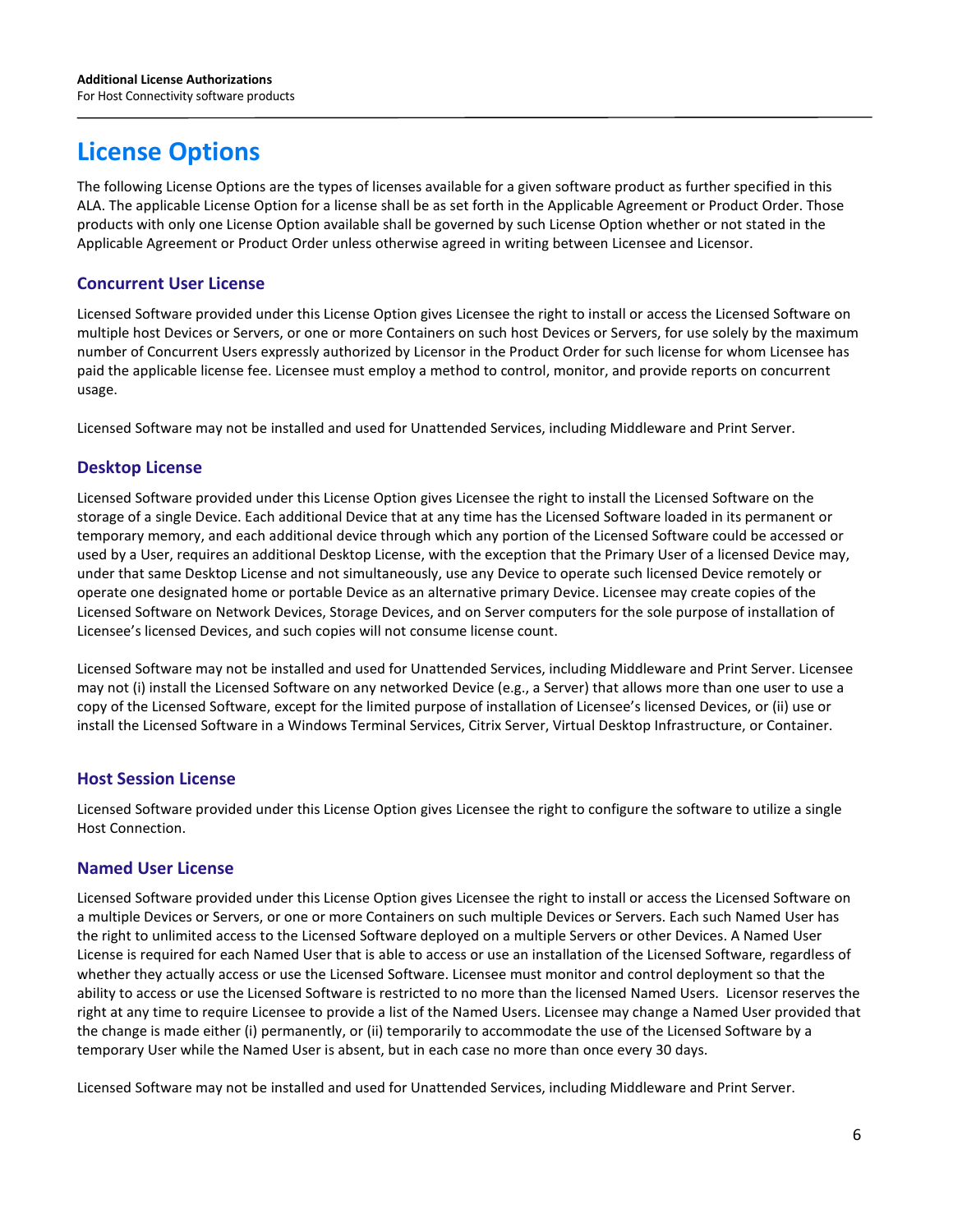#### **Robotic Process Automation License**

With a Robotic Process Automation License, one copy of the Licensed Software may be installed and used for Unattended Services with a RPA Program.

#### **Server License**

Licensed Software provided under this License Option gives Licensee the right to install one copy of the Licensed Software on a single Server.

#### **Server License (Processor Based) License**

Licensed Software provided under this License Option gives Licensee the right to install the Licensed Software on any number of Devices or Servers (and connect any number of clients to such Servers) for connection to a single partition, Container, or Virtual Machine on a host system with the same type of processor specified for the license in the applicable Product Order (e.g., P10, P40, etc.).

## **Software specific license terms**

#### **Databridge Host, Databridge A-series DMSII Client, Databridge Twin**

The following License Options apply: Server License.

Licensee may install a single copy of the Licensed Software on a single partition on one (1) mainframe of the metering type and size group, or MCP Software Series indicated for the license in the applicable Product Order.

#### **Databridge Client; Databridge Client for Kafka; Databridge Flat File Client**

The following License Options apply: Server License.

The Licensed Software may be used solely in conjunction with Micro Focus Databridge Host software (separately licensed).

Licensee is entitled to install and use one Databridge Client Console component per Server License. Additional installation and use of the Databridge Client Console requires a Databridge Console Add-on License.

#### **Databridge Automated Cluster Support for Windows**

The following License Options apply: Server License.

The Licensed Software may be used solely in conjunction with Micro Focus Databridge Client for Windows or Databridge Enterprise Server which are separately licensed. If a term is specified in the license certificate, the software may be utilized during the term specified.

#### **Databridge Console Add-On License**

The following License Options apply: Server License.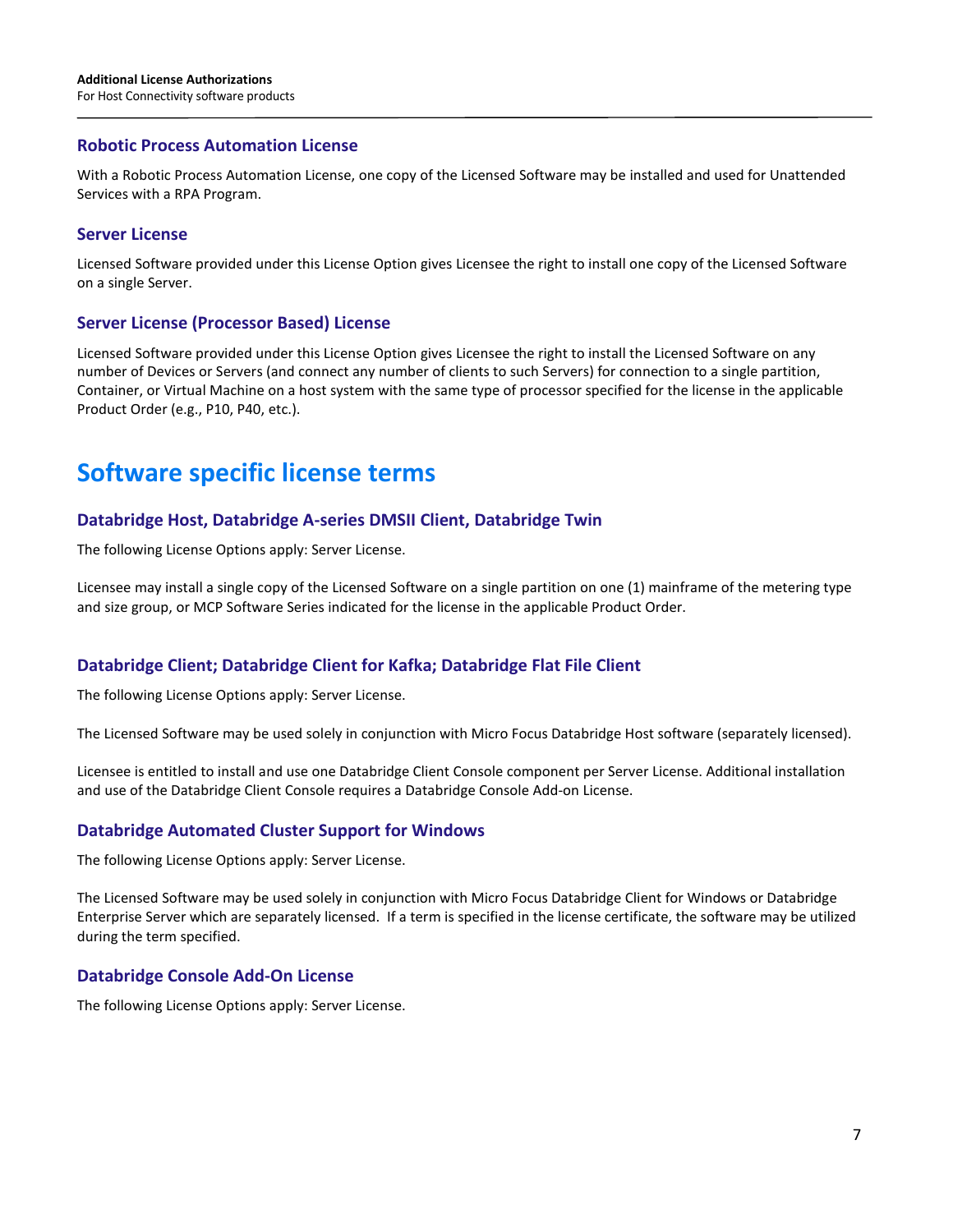#### **Databridge Enterprise Server; Databridge Enterprise Server with Audit Mirror; Databridge Enterprise Server with High Speed File Transfer (HSFT)**

The following License Options apply: Server License.

The Licensed Software may be used solely in conjunction with Micro Focus Databridge Host software (separately licensed).

If the applicable Product Order indicates add-on licensing for a feature (such as AUDIT MIRROR or HSFT) as an upgrade to Licensee's prior Databridge Enterprise Server license, then for each license of the Licensed Software, Licensee may use the software to replace a prior licensed copy of Databridge Enterprise Server, or Licensee may activate or implement such new software feature within a prior licensed copy of Databridge Enterprise Server. Licensee may not create an additional installed copy of Databridge Enterprise Server software.

#### **EnterpriseLink (all variants)**

The following License Options apply: Named User License, Concurrent User License, Concurrent (Standard) License, or Server License (Concurrent Users).

Concurrent (Standard) License and Server License (Concurrent Users) License are equivalent to Concurrent User license.

#### **Extra! 6530 Client Option and Extra! X-treme**

The following License Options apply: Desktop license, Named Use license, Concurrent User license, or Robotic Process Automation license.

#### **Host Access Analyzer**

The following License Options apply: Named User License, Client Access License (see below).

Host Access Analyzer ("HAA") includes management, metering, security, and administrative tools for managing the deployment and operation of certain separately-licensed host-access functionality as used by end users operating Micro Focus or competitive products (typically, emulation products). Licensee may install and use the Licensed Software only in support of such operation of such products that you have separately licensed.

CLIENT ACCESS LICENSE: Licensee must acquire and dedicate (i) a Client Access License for each HAA User combination of Device (including virtual machines) and Named User reporting to the Server monitoring through which HAA User operates any HAA functionality and (ii) a HAA licensed unit for each additional endpoint device having (at any time) a locally-installed copy of any HAA component.

SERVER COMPONENTS: Host Access Analyzer is based on a server architecture. Licensee can deploy any server components on several physical or virtual servers for production or non-production purposes IF Licensee owns valid Client Access License. Once the subscription expires, Licensee MUST uninstall all server components.

### **Host Access for the Cloud; Host Access for the Cloud Airlines Edition and Host Access for the Cloud Unisys Edition?**

The following License Options apply: Named User License, Concurrent User License.

Host Access for the cloud includes the following components ("Server Components"):

- Host Access Management and Security Server (MSS)
- Host Access for the Cloud Session Server (Session Server)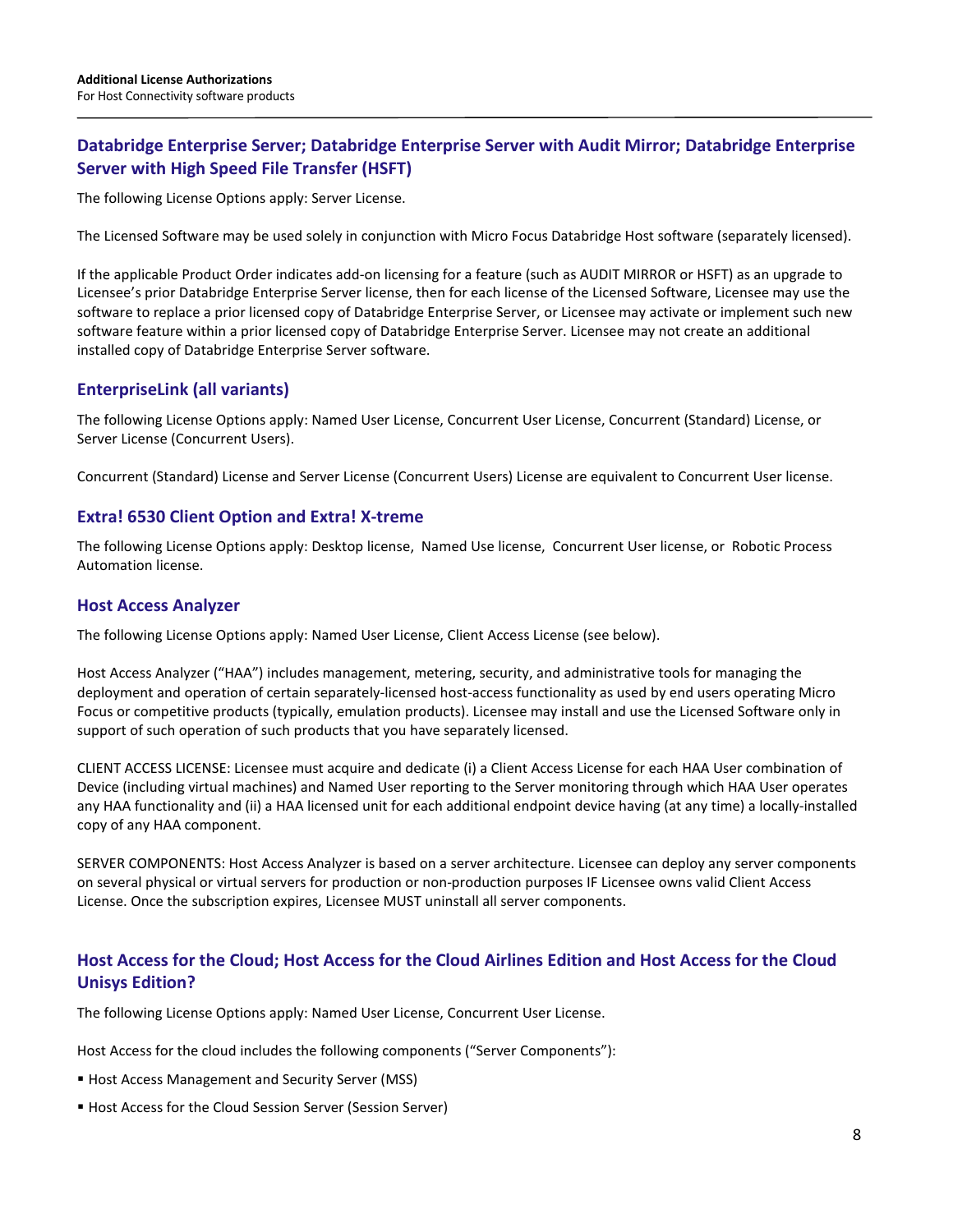Installation of the Server Components may be on multiple Servers with the following limitations:

- Session Server should be installed according to the product documentation to support the quantity of sessions.
- For each ten thousand (10,000) Named User Licenses or for each three thousand (3,000) Concurrent Licenses for Host Access for the Cloud, Licensee may install three (3) copies of MSS.
- Up to (3) copies of MSS for use as a Cold Standby System or Hot Standby System as defined in the Non Production License Guide (**http:/[/software.microfocus.com/legal/software-licensing\)](http://software.microfocus.com/legal/software-licensing)** or for development or testing purposes.

Licensee must install and use the MSS Metering Component.

PKI Manager is intended to support operation of the Licensed Software as a Distributed Application. Licensee may deploy the PKI Manager to Servers and Devices as appropriate to Licensee's operating environment, for the sole purpose of supporting (i) the Licensed Software and/or (ii) any other Micro Focus product having its own PKI Manager entitlement, and such deployment will not consume license count.

#### **Host Access Management and Security Server (MSS)**

The following License Options apply: Server License.

Host Access Management and Security Server includes the following components ("Management Components"):

- Administrative Console
- **Security Proxy Server**
- Metering Server
- **Terminal ID Management Server**

Management Components may be installed on one or more Servers. One installation of each Management Component is allowed per license.

When Host Access Management and Security Server is included with a license for Reflection for the Web or Host Access Cloud, then MSS must be used solely for the purpose of managing Licensee's use of Reflection for the Web or Host Access Cloud and not as a standalone product.

PKI Manager is intended to support operation of the Licensed Software as a Distributed Application. Licensee may deploy the PKI Manager to Servers and Devices as appropriate to Licensee's operating environment, for the sole purpose of supporting (i) the Licensed Software and/or (ii) any other Micro Focus product having its own PKI Manager entitlement, and such deployment will not consume license count.

**Host Access Management and Security Server - Access License; Host Access Management and Security Server - Advanced Authentication Add-On; Host Access Management and Security Server - Automated Sign-On for Mainframe Add-On; Host Access Management and Security Server - PKI Automated Sign-On Add-On; Host Access Management and Security Server - Security Proxy Add-On and Host Access Management and Security Server - Terminal ID Management Add-On**

The following License Options apply: Desktop License, Named User License, or Concurrent User License.

Licensee may install and use the Licensed Software only in support of Associated Products. The License Option for the Associated Product and the Host Access Management and Security Server Access Licenses purchased must be of the same type. Licensee must acquire an Access License for each Associated Product and that Access license must correspond to the Associated Product license type. For example: If the Associated Products are operated under a Desktop License, then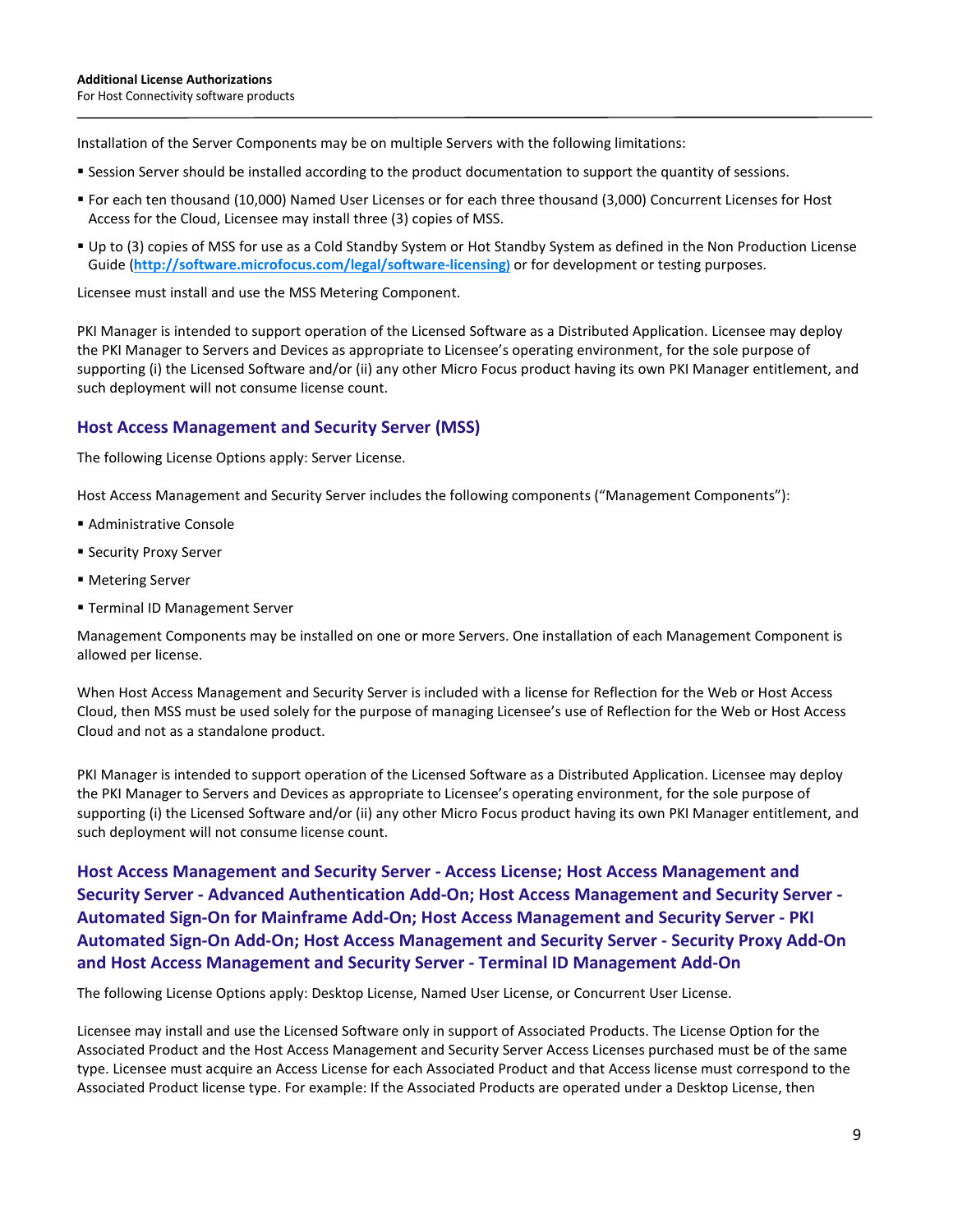Licensee's MSS Functionalities licensing will be subject to the Desktop License terms of the Associated Products. Any increase in license count for an Associated Product requires an increase in MSS license count.

#### **InfoConnect Airlines Gateway**

The following License Options apply: Server License.

The Licensed Software may be used solely in conjunction with Micro Focus InfoConnect desktop software (separately licensed). Licensee must acquire licenses for both the Server installations of InfoConnect Airlines Gateway and for the terminal address connections used by InfoConnect Airlines Gateway.

#### **InfoConnect Desktop Pro for Airlines PTR Premium Add-On and InfoConnect Enterprise Edition for Airlines PTR Premium**

The following License Options apply: Server License.

### **InfoConnect Desktop Pro for Airlines; InfoConnect Desktop Pro for Unisys; InfoConnect Desktop Pro for Unisys with X; InfoConnect Enterprise Edition for Airlines, IBM, and Open Systems and InfoConnect Enterprise Edition for Unisys, IBM, and Open Systems**

The following License Options apply: Desktop License.

When the Licensed Software is used by groups of rotating users (like gate agents at an airport), Licensee is permitted to have software installed on a total number of Devices at any one time that does not exceed the number of licenses owned.

Licensee may deploy the Domain Control Components to Servers and Devices as appropriate to Licensee's operating environment, for the sole purpose of supporting the Licensed Software, and such deployment will not consume license count.

PKI Manager is intended to support operation of the Licensed Software as a Distributed Application. Licensee may deploy the PKI Manager to Servers and Devices as appropriate to Licensee's operating environment, for the sole purpose of supporting (i) the Licensed Software and/or (ii) any other Micro Focus product having its own PKI Manager entitlement, and such deployment will not consume license count.

#### **OnWeb (all variants)**

The following License Options apply: Server License, Server License (Concurrent Users), User License (Authorized Users), Authorized User (Workstation) License, or User License (Processor Based).

Licensee may not transfer, ship or use the Licensed Software outside the continent in which it was originally licensed to Licensee without first paying Licensor any applicable additional fees required by Licensor. For purposes of the foregoing, "continent" shall mean North America, South America, Europe, Africa, Asia, Australia, or Antarctica.

User License (Authorized Users) License is equivalent to Desktop License.

Authorized User (Workstation) License is equivalent to Desktop License.

Server License(Concurrent Users) License is equivalent to Concurrent User License.

User License (Processor Based) License is equivalent to Server License (Processor Based) License.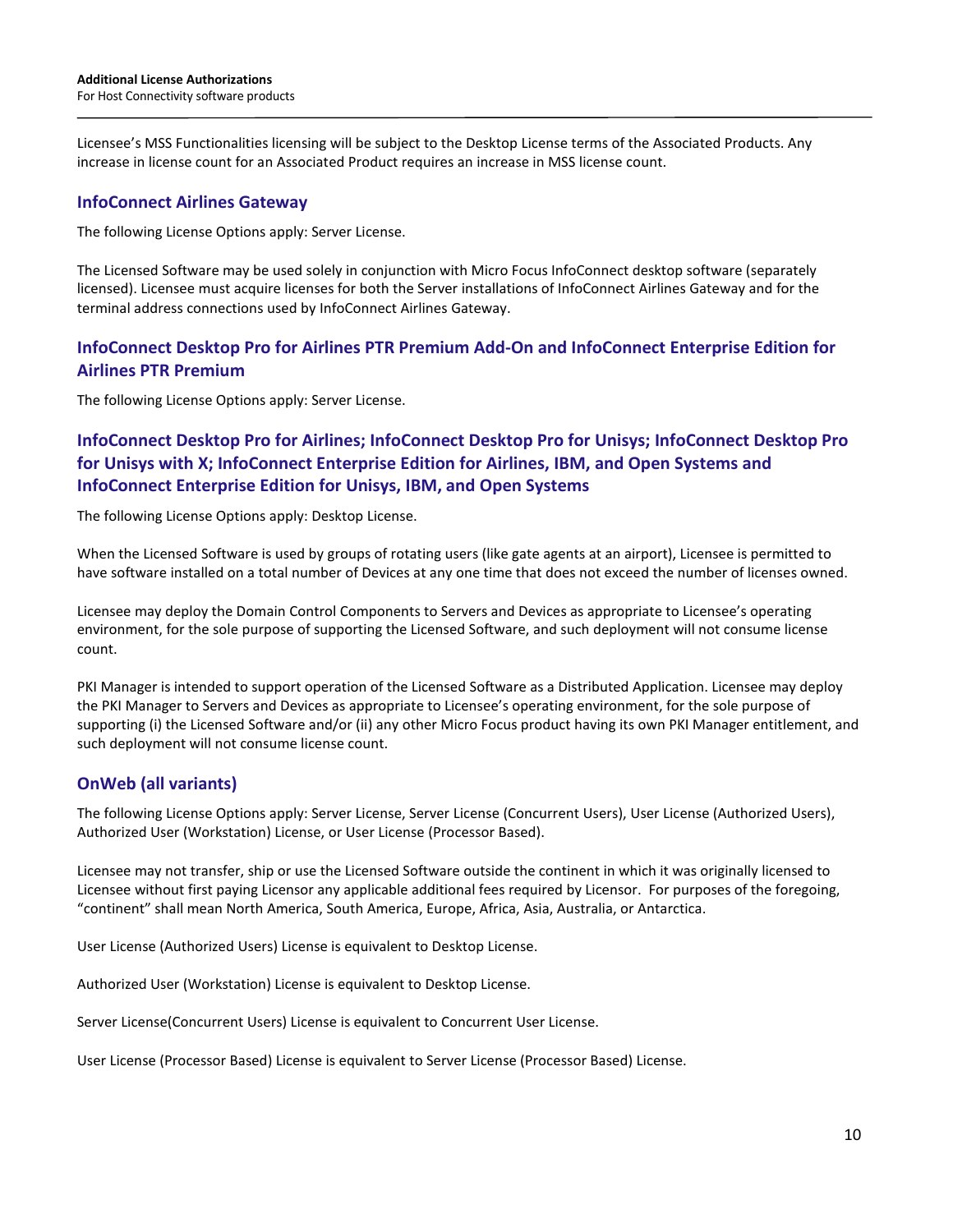#### **RDE Visual Studio Add-in Developer**

The following License Options apply: Authorized Users (Workstation) License or User License (Authorized Users).

User License (Authorized Users) License is equivalent to Desktop License.

Authorized User (Workstation) License is equivalent to Desktop License.

### **Reflection Desktop; Reflection Desktop for IBM; Reflection Desktop for UNIX and OpenVMS; Reflection Desktop for X; Reflection Desktop Limited to RHP/NSVT; Reflection Desktop Pro; Reflection Desktop with Extra! as Authorized Alternative and Reflection for Secure IT Client for Windows**

The following License Options apply: Desktop license, Named User license, Concurrent User license, or Robotic Process Automation license.

Licensee may deploy the Domain Control Components to Servers and Devices as appropriate to Licensee's operating environment, for the sole purpose of supporting the Licensed Software, and such deployment will not consume license count.

PKI Manager is intended to support operation of the Licensed Software as a Distributed Application. Licensee may deploy the PKI Manager to Servers and Devices as appropriate to Licensee's operating environment, for the sole purpose of supporting (i) the Licensed Software and/or (ii) any other Micro Focus product having its own PKI Manager entitlement, and such deployment will not consume license count.

#### **Reflection Desktop for NonStop Add-On**

The following License Options apply: Desktop License, Named User License, or Concurrent User License.

A License for the applicable Add-On Software is required in a quantity corresponding to the number of Licenses for the applicable Prerequisite Product and must be of the same License Option. Licensee may deploy Add-On Software according to License Option as one application with one license of the Prerequisite Product. Licensee must validate version compatibility of Add-On Software and coordinate the installation of updates to the Add-On Software and to the Prerequisite Products to maintain compatibility.

### **Reflection for IBM; Reflection for UNIX and OpenVMS; Reflection for HP; Reflection for the Multi-Host Enterprise Standard Edition, Reflection for the Multi-Host Enterprise Professional Edition; Reflection X; Reflection Suite for X**

The following License Options apply: Desktop license.

#### **Reflection for Secure IT Client for UNIX**

The following License Options apply: Desktop License.

PKI Manager is intended to support operation of the Licensed Software as a Distributed Application. Licensee may deploy the PKI Manager to Servers and Devices as appropriate to Licensee's operating environment, for the sole purpose of supporting (i) the Licensed Software and/or (ii) any other Micro Focus product having its own PKI Manager entitlement, and such deployment will not consume license count.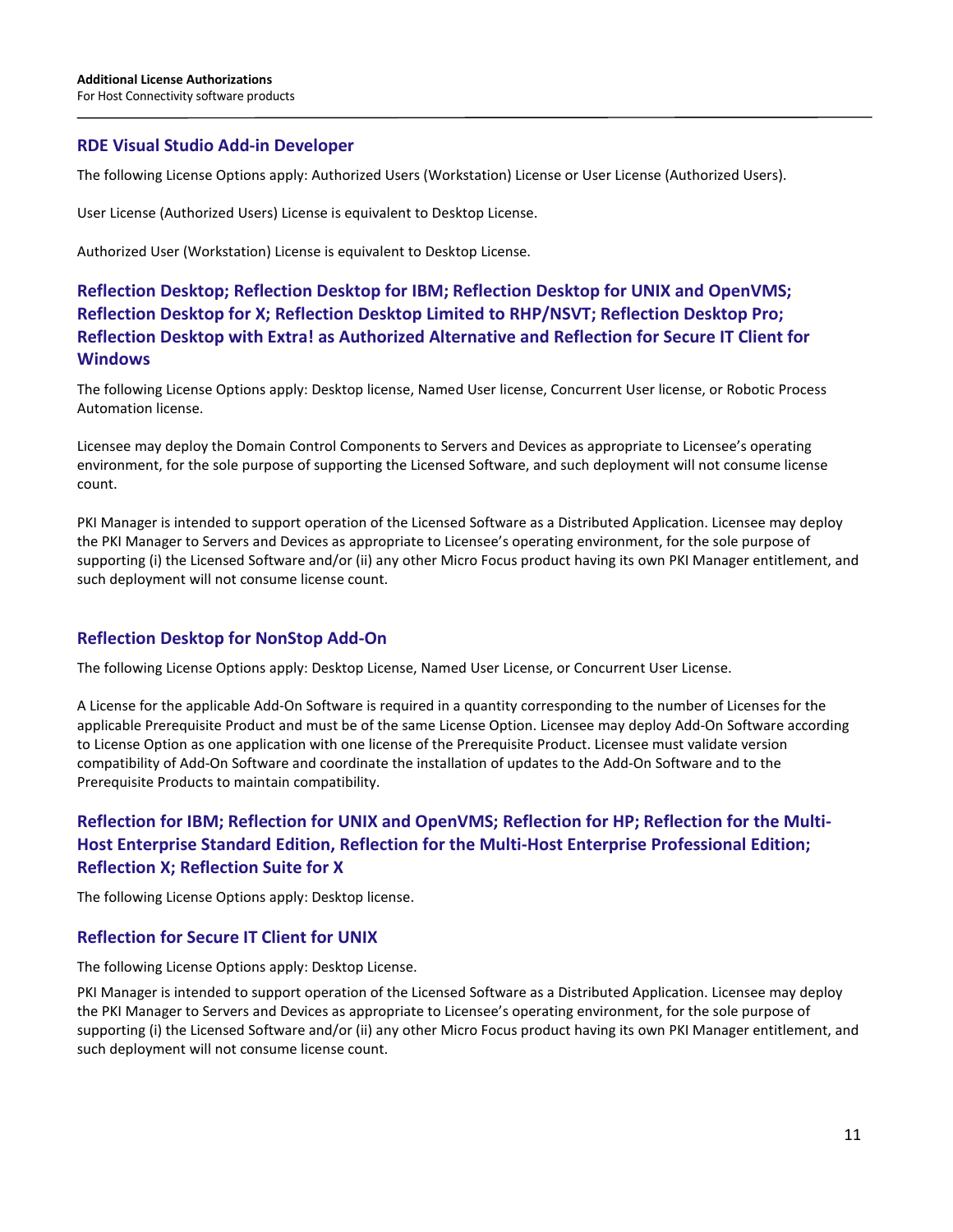#### **Reflection for Secure IT Gateway**

The following License Options apply: Server License.

Reflection for Secure IT Gateway includes the following components: Reflection Secure Shell Proxy, Reflection Transfer Server, Reflection Gateway Administrator, Reflection for Secure IT Server for Windows, and Reflection Hub ("Reflection Component"):

With each license of Reflection for Secure IT Gateway Software, Licensee may install and use a single copy of each Reflection Component.

#### **Reflection for Secure IT Server for Windows; Reflection for Secure IT Server for UNIX**

The following License Options apply: Server License.

A licnese for Reflection for Secure IT Server for UNIX License, includes the right to install and use, on the same Device or Server, a single copy of the Reflection for Secure IT Client for UNIX component that accompanies the Reflection for Secure IT Server for UNIX product.

If Licensee's operating system environment supports a partitioning model such as Solaris Zones, Solaris Containers, or IBM's LPAR, in which a partition exists solely to manage other partitions, Licensee may install a copy of the Licensed Software on such partition, and such copy does not consume a License.

PKI Manager is intended to support operation of the Licensed Software as a Distributed Application. Licensee may deploy the PKI Manager to Servers and Devices as appropriate to Licensee's operating environment, for the sole purpose of supporting (i) the Licensed Software and/or (ii) any other Micro Focus product having its own PKI Manager entitlement, and such deployment will not consume license count

#### **Reflection for the Web Airlines Edition with Printing; Reflection for the Web Enterprise Edition; Reflection for the Web Unisys Edition**

The following License Options apply: Named User License, Desktop License, Concurrent User License

Reflection for the Web includes the following components: server components and administrative tools for the deployment and operation of the Licensed Software; a variety of server-based and downloadable components made available to end-user client devices to enable host access; a SDK component ("RWeb SDK") for the extension of host-access functionalities

Reflection for the Web server components are licensed for use only in conjunction with Micro Focus products. Reflection for the Web administrative functions cannot be used to provide management capabilities for Extra!, Rumba, Reflection, or InfoConnect products.

RWeb SDK: Licensee may use the RWeb SDK component and/or other facilities in the Software to create applications and/or to otherwise extend the host-access functionalities. Any such application or extension shall be deemed part of the Licensed Software.

Operation of the Licensed Software as Middleware, as part of a Robotic Process Automation environment, or as a Print Server is prohibited.

#### **Rumba (all variants); Rumba+ (all variants)**

The following License Options apply: Server License (Processor Based), Authorized User (Workstation), User License (Authorized Users), Server License (Concurrent Users), or Per Server License.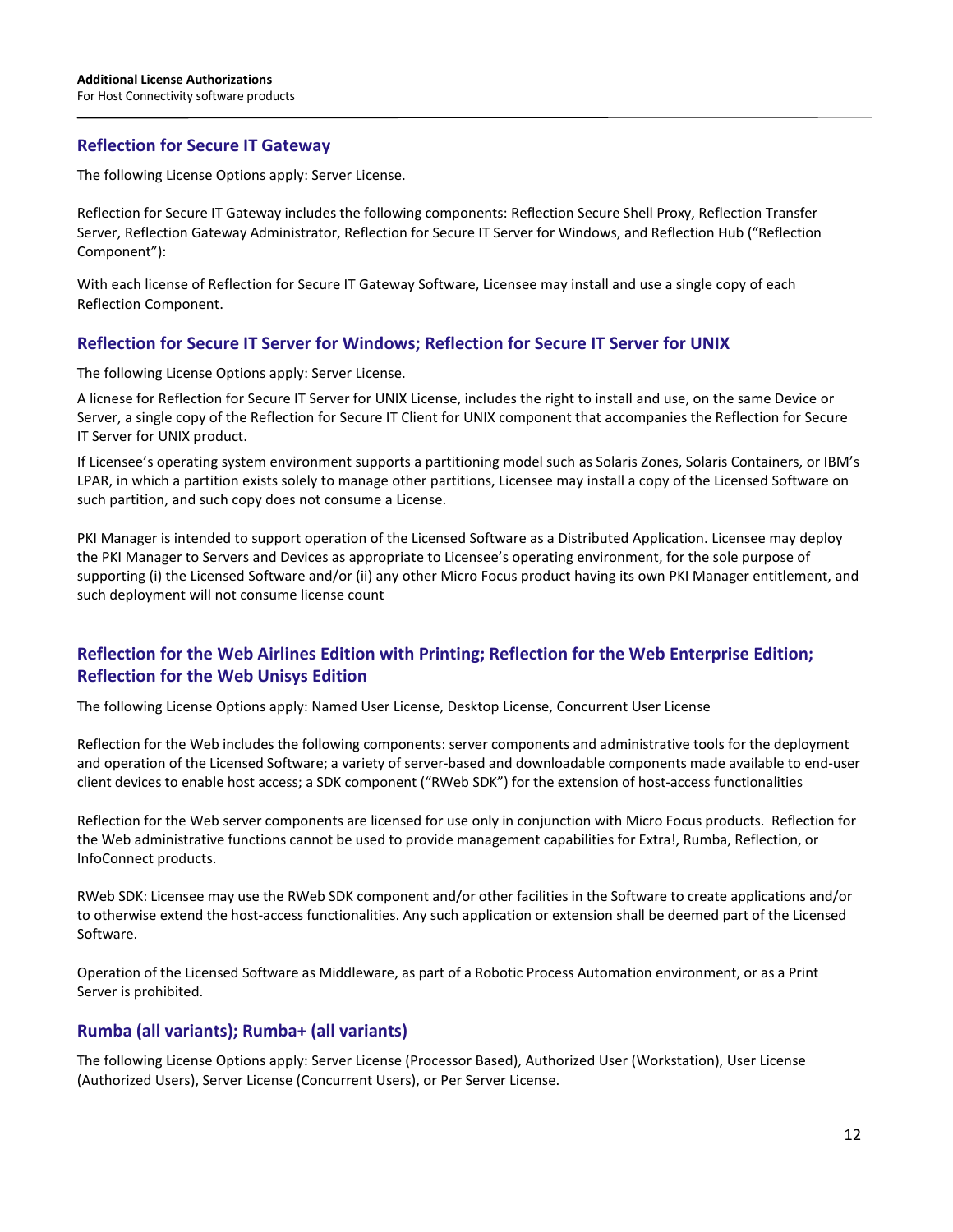In the event the applicable Product Order specifies a type of host system (e.g, Mainframe, UNIX, AS/400), Licensee may connect the Licensed Software only to host systems that are the same as the type specified.

Licensee may not transfer, ship or use the Licensed Software outside the continent in which it was originally licensed to Licensee without first paying Licensor any applicable additional fees required by Licensor. For purposes of the foregoing, "continent" shall mean North America, South America, Europe, Africa, Asia, Australia, or Antarctica.

Authorized User (Workstation) License is equivalent to Desktop License.

User License (Authorized Users) License is equivalent to Desktop License.

Server License (Concurrent Users) License is equivalent to Concurrent User License.

Per Server License is equivalent to Server License.

#### **ViewNow (all variants)**

The following License Options apply: Authorized User (Workstation), User License (Authorized Users), or Server License (Concurrent Users).

Authorized User (Workstation) License is equivalent to Desktop License.

User License (Authorized Users) License is equivalent to Desktop License.

Server License (Concurrent Users) License is equivalent to Concurrent User License.

#### **Verastream Bridge Integrator**

The following License Options apply: Server License or Region Adapter(see below).

Definitions:

- "VBI" means the Verastream Bridge Integrator product.
- "Runtime Service Region" means any CICS® region containing any data engine component of the Software. "Other CICS Region" means any CICS region not containing a data engine component of the Software, but configured to interoperate with one or more Runtime Service Region(s).
- "Application" means a software application developed by Licensee using the Software.
- "Region Adapter" means a License to interoperate with an Other CICS Region.

Licensee is entitled to install and use one Runtime Server Region per Server License. Each Runtime Server Region installation is permitted to interoperate with other Runtime Service Regions or Other CICS Regions up to number of Region Adapters licensed separately.

The Server License and Region Adapter license types include subtypes for Test and Development usage. The Test subtype permits installation on test Devices only, and the Development subtype permits installation on development (nonproduction) Devices only.

Licensee is entitled to install and use a reasonable number of copies of the included Reflection for Secure IT component for the sole purpose of managing the security of the connection between middle-tier VBI components and licensed regions. Licensee is entitled to install and use one copy of the included Verastream Process Designer (VPD) components (1 VPD Development Kit and 1 VPD Server) per Server License purchased.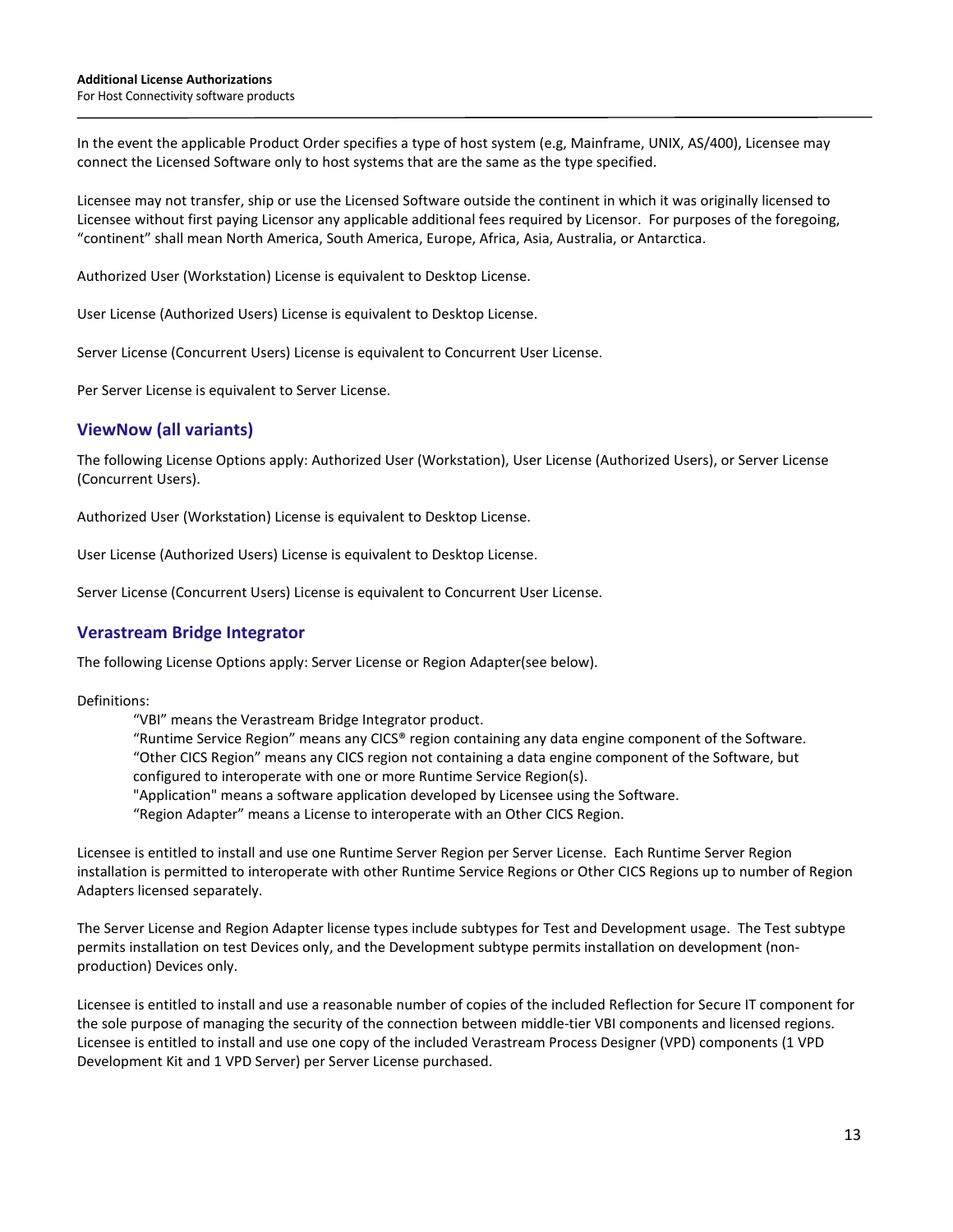Licensee may develop, install, and use Applications provided such Applications are used solely in conjunction with Runtime Service Region(s). Licensee may allow third parties to access and use the Applications, on any terms no less restrictive than those herein, provided that the Applications are deployed on equipment owned by Licensee.

#### **Verastream Host Integrator Server Kit**

The following License Options apply: Server License together with one of: a Host Session License, a Named User License, or a Concurrent User License.

The Host Session License type allows the VHI Server Kit to be accessed by any number of Users. The Named User and Concurrent User License types allow the VHI Server Kit to be accessed by a specific number of Named or Concurrent Users and do not limit the number of Host Connections that can be configured and used.

Verastream Host Integrator Server Kit includes the following components ("Management and Administrative Components"):

- **Management Server**
- Administrative Console
- VMR Log Viewer
- Client Connectors

Management and Administrative Components may be installed on one or more Servers or Devices and do not consume a license.

#### **Verastream Host Integrator Development Kit**

The following License Options apply: Desktop License.

Verastream Host Integrator Development Kit may be used only for development purposes.

#### **Verastream SDK for Unisys and Airlines**

The following License Options apply: Server License.

"Object" means any of the following platform/protocol combinations enabled by the Licensed Software: ALC/Airgate Object; ALC/Apollo/Galileo Object; ALC/EDS SHARES Object; ALC/Latern Gateway Object; ALC/MATIP Object; ALC/Sabre Object; UTS/Airgate Object; UTS/INT-1 Object; UTS/MATIP Object; UTS/PEPgate Object; T27/TCPA Object; 3270/TN Object; 5250/TN Object; VT/Telnet Object.

"Application" means an application developed using the Licensed Software.

"Runtime Service" means one instance of the runtime components of the Licensed Software using any one (and only one) Object.

For the number of Licensed Units of the Licensed Software, Licensee may install and use up to the same number of Runtime Service(s). Additionally, Licensee may create, install and use Applications subject to the terms below and herein. Licensee may install and use a reasonable number of copies of the Licensed Software on developer workstations for the sole purpose of developing Applications.

Licensee may use the Licensed Software to develop Applications for internal use, and Licensee may manipulate and incorporate components of the Licensed Software with Licensee's Applications provided that Licensee preserves in each Application the copyright notices and/or digital signatures (if any) accompanying each such incorporated component.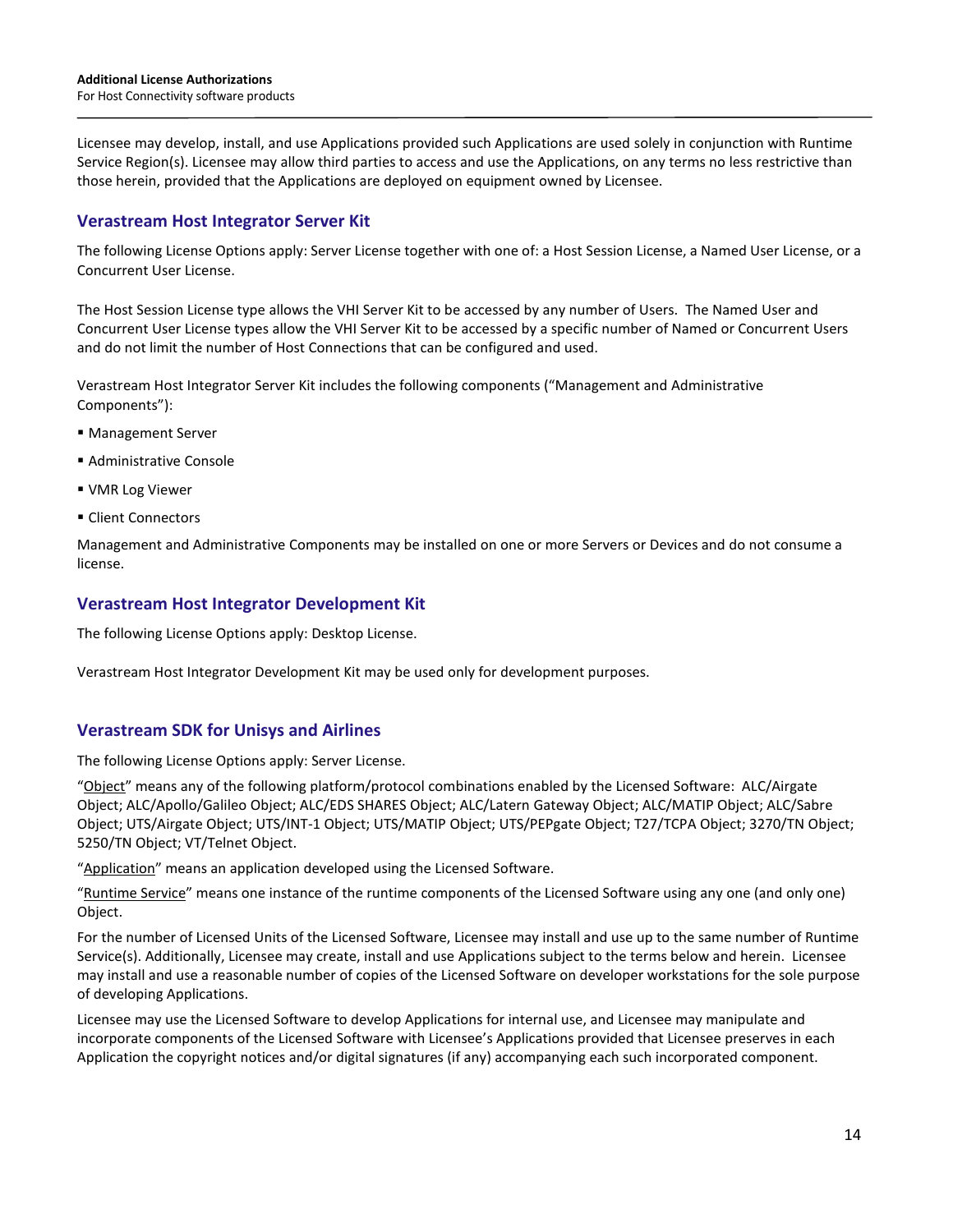Licensee may use Applications only in conjunction with licensed Runtime Services. Applications which use the Licensed Software in the development process, but which do not incorporate any component of the Licensed Software, do not consume license count. Licensee may deploy any number of Applications or instances of Applications. Notwithstanding any terms to the contrary in this License Agreement, Licensee may allow third parties to access and use Licensee Applications which are operating in conjunction with Licensee licensed Runtime Services on Licensee equipment. However, Licensee is not authorized to distribute to a third party any Application unless Licensee has obtained a corresponding distribution license under a separate written agreement with Licensor.

If your Application includes any component of the Licensed Software, then you must also include this acknowledgement in the About Box and/or in the documentation of your Application: "This software includes certain software developed and copyrighted by Attachmate Corporation, a Micro Focus company. Attachmate Corporation reserves all rights to its software."

#### **Verastream UTS Listener**

The following License Options apply: Server License.

"Runtime Service" means one instance of the runtime components of the Licensed Software.

Licensee must purchase a license for each Runtime Service. A single license cannot be used to run multiple Runtime Services concurrently.

| <b>Additional terms (if any)</b>                                                                                                                                                                                                                                                                                                                                                                                                                                                                                                                                                                                                                                                                                                                                                                                                                                                                                                                                                                                                                                                                                                                                                                                                                                                                                                                                        |
|-------------------------------------------------------------------------------------------------------------------------------------------------------------------------------------------------------------------------------------------------------------------------------------------------------------------------------------------------------------------------------------------------------------------------------------------------------------------------------------------------------------------------------------------------------------------------------------------------------------------------------------------------------------------------------------------------------------------------------------------------------------------------------------------------------------------------------------------------------------------------------------------------------------------------------------------------------------------------------------------------------------------------------------------------------------------------------------------------------------------------------------------------------------------------------------------------------------------------------------------------------------------------------------------------------------------------------------------------------------------------|
| Developer Kit is licensed by an Authorized User (Workstation)<br>License or a User License (Authorized Users), which are equivalent<br>to a Desktop License.                                                                                                                                                                                                                                                                                                                                                                                                                                                                                                                                                                                                                                                                                                                                                                                                                                                                                                                                                                                                                                                                                                                                                                                                            |
| ■ Host Access for RPA is licensed by a Robotic Process Automation<br>License.<br>For each license acquired, Licensee may deploy the entire suite of<br>components, or any subset of the suite of components as detailed<br>below, and installation or usage of any component consumes a<br>license.<br>Licensee is entitled to install and use 1 Extra! X-treme, 1 Rumba+<br>Desktop, and 1 Reflection Desktop per Host Access for RPA license<br>purchased.<br>• Licensee is entitled to install and use 1 Verastream Host Integrator<br>Server Kit component per Host Access for RPA license purchased.<br>" Licensee is entitled to install and use 1 Verastream Host Integrator<br>Development Kit per Host Access for RPA license purchased.<br>Licensee is entitled to use 1 Verastream Host Integrator Host<br>Connection per Host Access for RPA license purchased. Example:<br>Licensee that has purchased 10 Robotic Process Automation<br>Licenses, is entitled to utilize Verastream Host Integrator to run 10<br>Host Connections concurrently to provide services for Bots.<br>" Licensee may use Verastream Host Integrator Server Kit solely for<br>the purpose of providing the Unattended Services necessary for<br>the Bot to perform tasks with an RPA Program and is not intended<br>for non-RPA scenarios, such as providing services for web and |
| mobile applications.                                                                                                                                                                                                                                                                                                                                                                                                                                                                                                                                                                                                                                                                                                                                                                                                                                                                                                                                                                                                                                                                                                                                                                                                                                                                                                                                                    |

#### **Host Connectivity Suite offerings**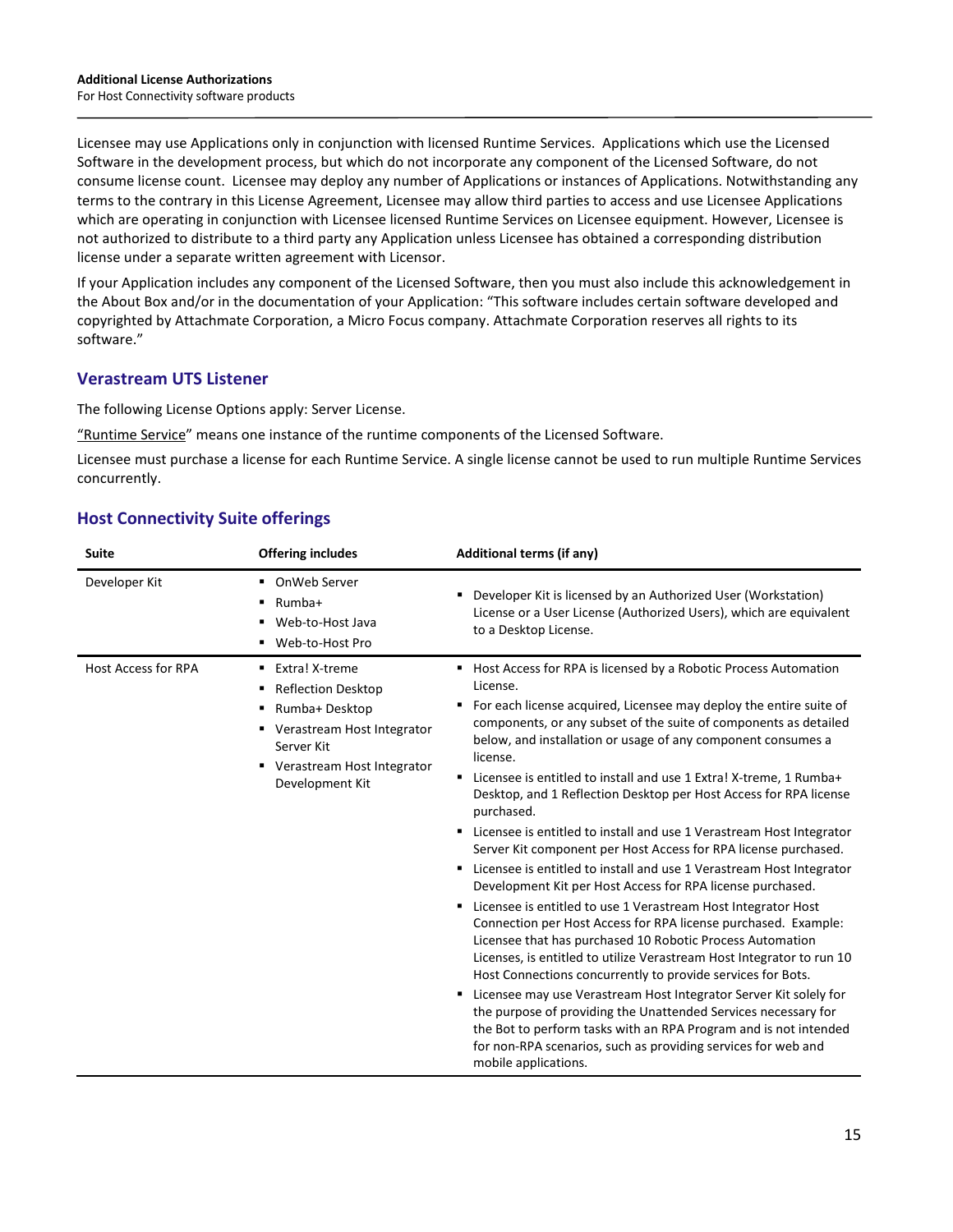$\overline{a}$ 

| <b>Suite</b>                       | <b>Offering includes</b>                                                                     | <b>Additional terms (if any)</b>                                                                                                                                                                                                                                                                                                                                                                                                                                                                                                                                                                                                                                        |
|------------------------------------|----------------------------------------------------------------------------------------------|-------------------------------------------------------------------------------------------------------------------------------------------------------------------------------------------------------------------------------------------------------------------------------------------------------------------------------------------------------------------------------------------------------------------------------------------------------------------------------------------------------------------------------------------------------------------------------------------------------------------------------------------------------------------------|
| <b>Reflection Enterprise Suite</b> | ■ Reflection Desktop<br>Reflection for Web (RWeb)<br><b>Enterprise Edition</b>               | • Reflection Enterprise Suite is licensed by either a Desktop license<br>or a Named User license or a Concurrent User license.<br>• For each license acquired, Licensee may deploy the entire suite of<br>components, or any subset of the suite of components, in<br>accordance with the License Option.<br>For each 10,000 Desktop or Named User licenses or for each 3,000<br>٠<br>Concurrent User licenses, Licensee is entitled to install and use 3<br>RWeb Server licenses to manage RWeb client licenses. In addition<br>to these Servers, for high availability and failover purposes only,<br>Licensee is entitled to install and use 3 RWeb Server licenses. |
| Rumba Bundle                       | $\blacksquare$ Rumba<br>Rumba FTP<br>ViewNowX                                                | " Rumba Bundle is licensed by Server License (Processor Based),<br>Authorized User (Workstation) or User License (Authorized Users)<br>which are both equivalent to Desktop License, Server License<br>(Concurrent Users) which is equivalent to Concurrent User<br>License, or Per Server License which is equivalent to Server<br>License.                                                                                                                                                                                                                                                                                                                            |
| Rumba Enterprise Edition           | $\blacksquare$ Rumba<br>Rumba FTP<br>٠<br>ViewNowX<br>Web-to-Host<br>٠                       | ■ Rumba Bundle is licensed by Server License (Processor Based),<br>Authorized User (Workstation) or User License (Authorized Users)<br>which are both equivalent to Desktop License, Server License<br>(Concurrent Users) which is equivalent to Concurrent User<br>License, or Per Server License which is equivalent to Server<br>License.                                                                                                                                                                                                                                                                                                                            |
| Rumba+ Ultimate                    | Rumba+<br>Rumba FTP<br>٠<br>Rumba+ Mobile<br>٠<br>Rumba+ Web<br>ViewNowX<br>٠<br>Web-to-Host | Rumba+ Ultimate is licensed by Server License (Processor Based),<br>Authorized User (Workstation) or User License (Authorized Users)<br>which are both equivalent to Desktop License, Server License<br>(Concurrent Users) which is equivalent to Concurrent User<br>License, or Per Server License which is equivalent to Server<br>License.                                                                                                                                                                                                                                                                                                                           |